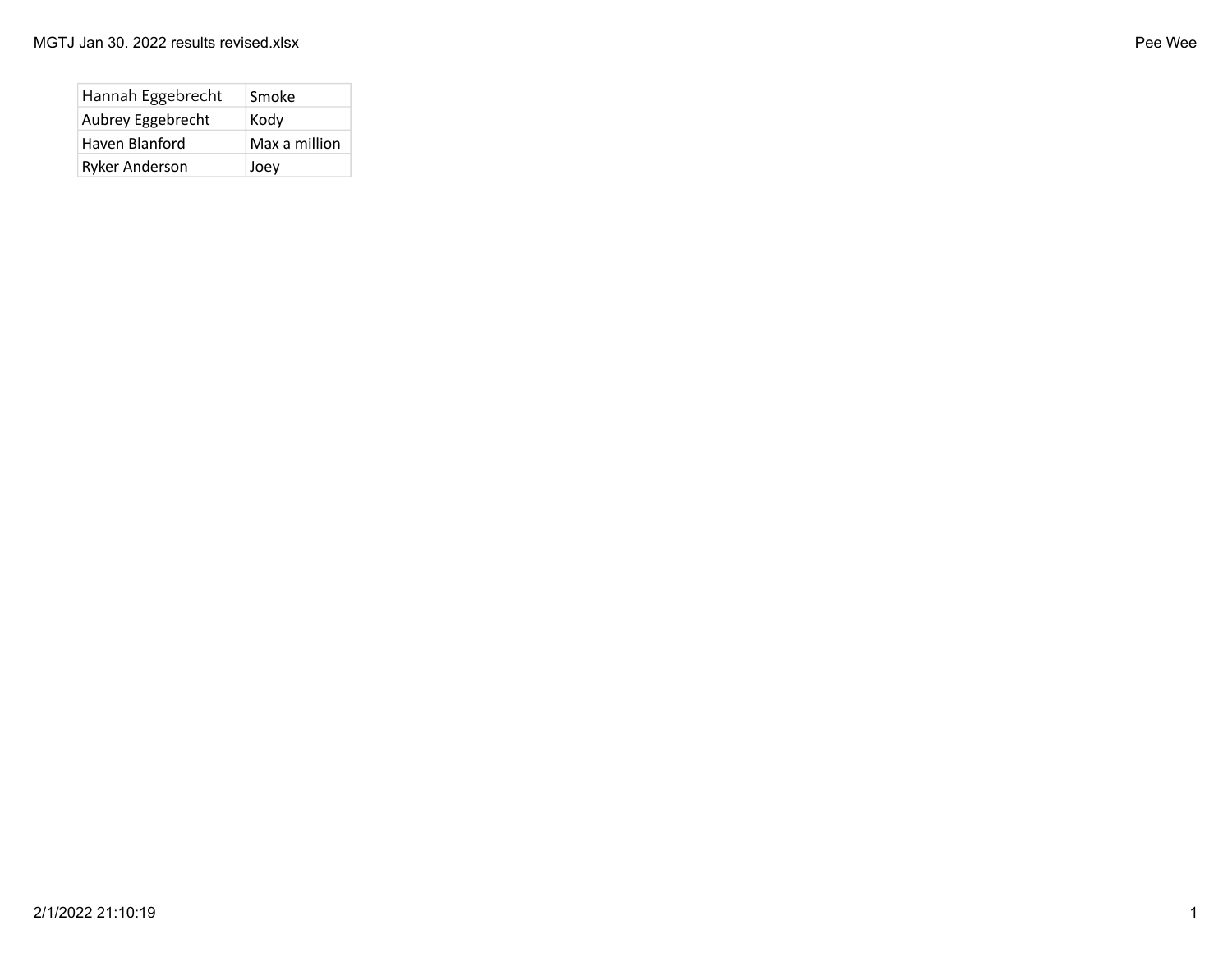| Jeanna Kuslyk        | Stella                 | 15.776 1d 1 |                 | \$186.00 |    |
|----------------------|------------------------|-------------|-----------------|----------|----|
| <b>Stevee McEwen</b> | Maddy                  | 15.819      | 1d <sub>2</sub> | \$124.00 |    |
| <b>Cassie Hare</b>   | Nitro Write            | 15.919      |                 |          |    |
| Carmela Boschele     | Cash                   | 15.923      |                 |          |    |
| Kathy Dickason       | Smoke                  | 15.959      |                 |          | 25 |
| <b>Stevee McEwen</b> | Dude                   | 15.976      |                 |          |    |
| Aliah Maldonado      | Just anuther Acred     | 16.243      |                 |          |    |
| <b>Toni Gladding</b> | Cashs Cat Can Do       | 16.382 2d 1 |                 | \$159.00 | 25 |
| Ada Evans            | Mary                   | 16.459 2d 2 |                 | \$106.00 |    |
| Macy Brown           | Slick                  | 16.503      |                 |          |    |
| Erika Soller         | <b>Breezi</b>          | 16.721      |                 |          | 20 |
| Jeanna Kuszlyk       | Trigger                | 16.741      |                 |          |    |
| Jayme Wilson         | Fiesta                 | 16.778 3d 1 |                 | \$106.00 | 25 |
| Kathy Dickason       | Andy                   | 16.795 3d 2 |                 | \$71.00  | 20 |
| <b>Taylor Cronk</b>  | <b>Hopeful Success</b> | 16.836      |                 |          |    |
| <b>Emily Nuanes</b>  | IJ                     | 17.296      |                 |          | 15 |
| Vianney Barajas      | Missy                  | 17.469      |                 |          |    |
| Alisha Nadal         | Tulsa                  | 17.499      |                 |          |    |
| Kaylee Koff          | Flokey                 | 17.505      |                 |          |    |
| Bailynn Blizzard     | Cor                    | 17.56       |                 |          | 10 |
| <b>Allie Hobbs</b>   | Dazzle                 | 17.881 4d 1 |                 | \$80.00  | 25 |
| Lexi Parks           | Samson                 | 18.15 4d 2  |                 | \$53.00  | 20 |
| Emma Newman          | Reesie                 | 18.332      |                 |          | 15 |
| Breslyn Blanford     | My Dixie Delight       | 18.497      |                 |          | 10 |
| <b>Emily Nuanes</b>  | Kat                    | 20.06       |                 |          | 5  |
| Rhayann Wood         | Jax                    | 24.562      |                 |          |    |
| Lisa Ransom          | One Hot Corona         | 39.269      |                 |          |    |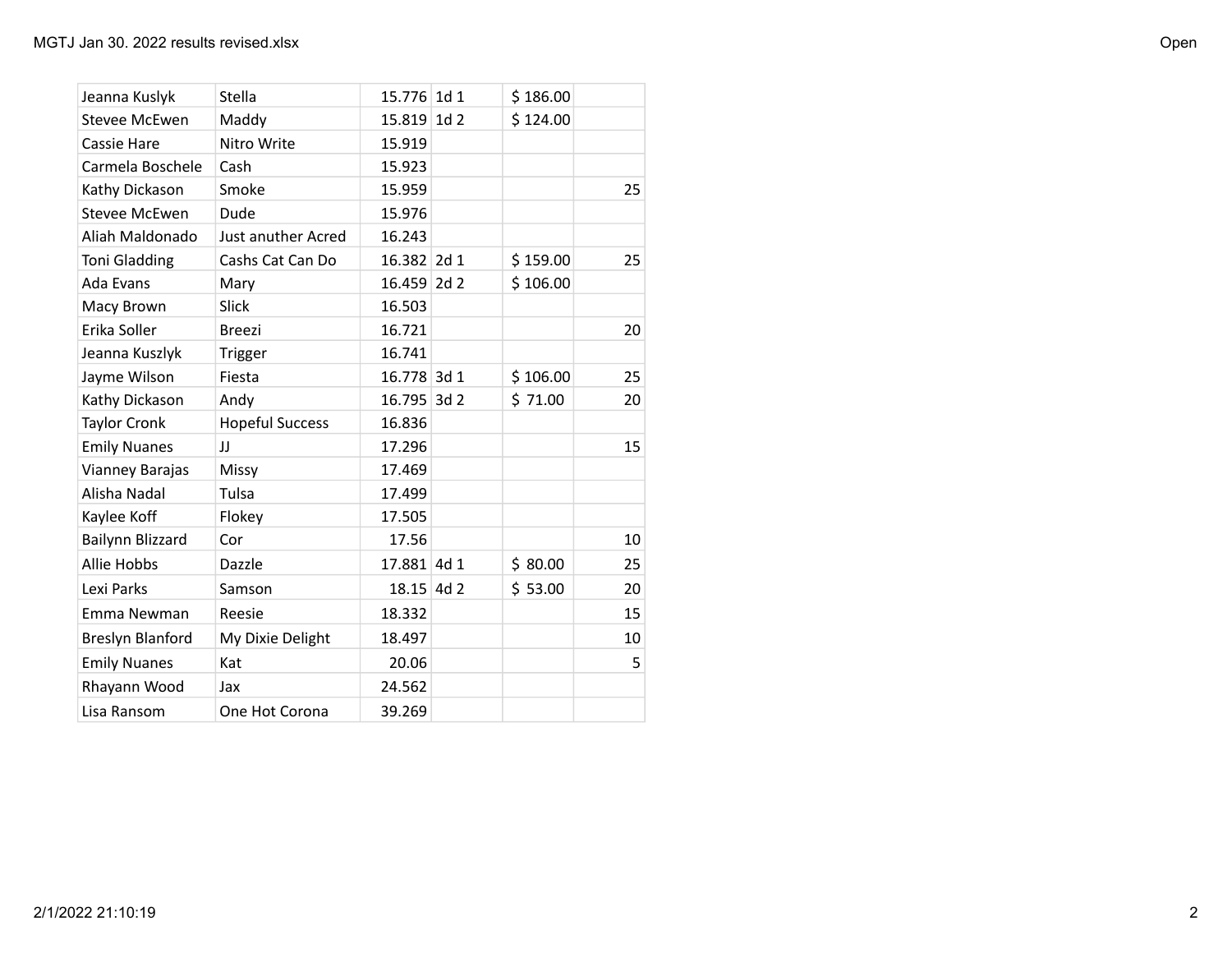| Aliah Maldonado  | $16.243$ 1d 1 | \$63.00 |
|------------------|---------------|---------|
| Ada Evans        | 16.459        |         |
| Vianney Barajas  | 17.469 2d 1   | \$42.00 |
| Bailynn Blizzard | 17.56         |         |
| Emma Newman      | 18.332        |         |
| Breslyn Blanford | 18.497        |         |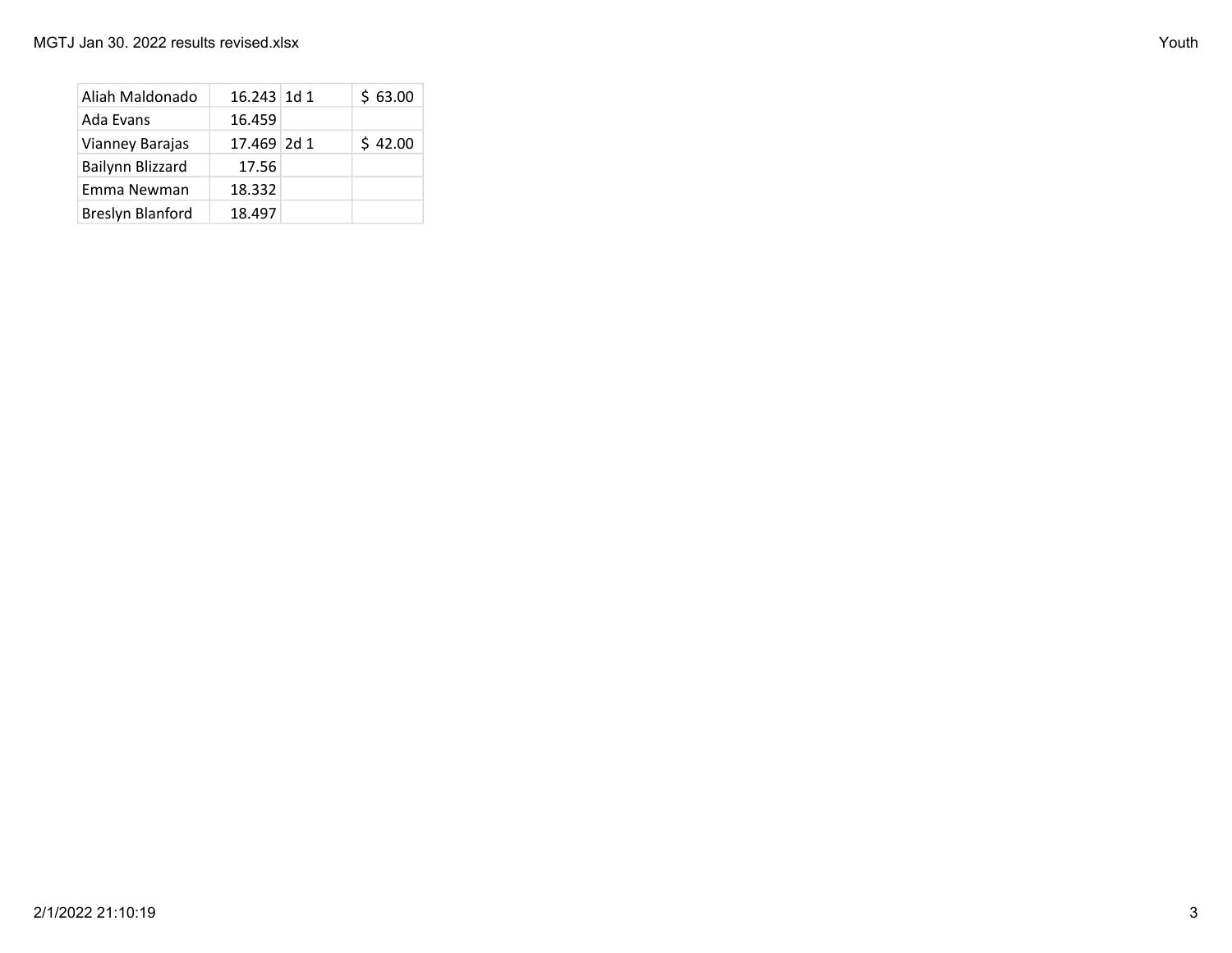| Kathy Dickason Smoke |                | 15.959 1d 1 | $\frac{1}{2}$ 32.00 |
|----------------------|----------------|-------------|---------------------|
| Lisa Ransom          | One Hot Corona | 39.269      |                     |